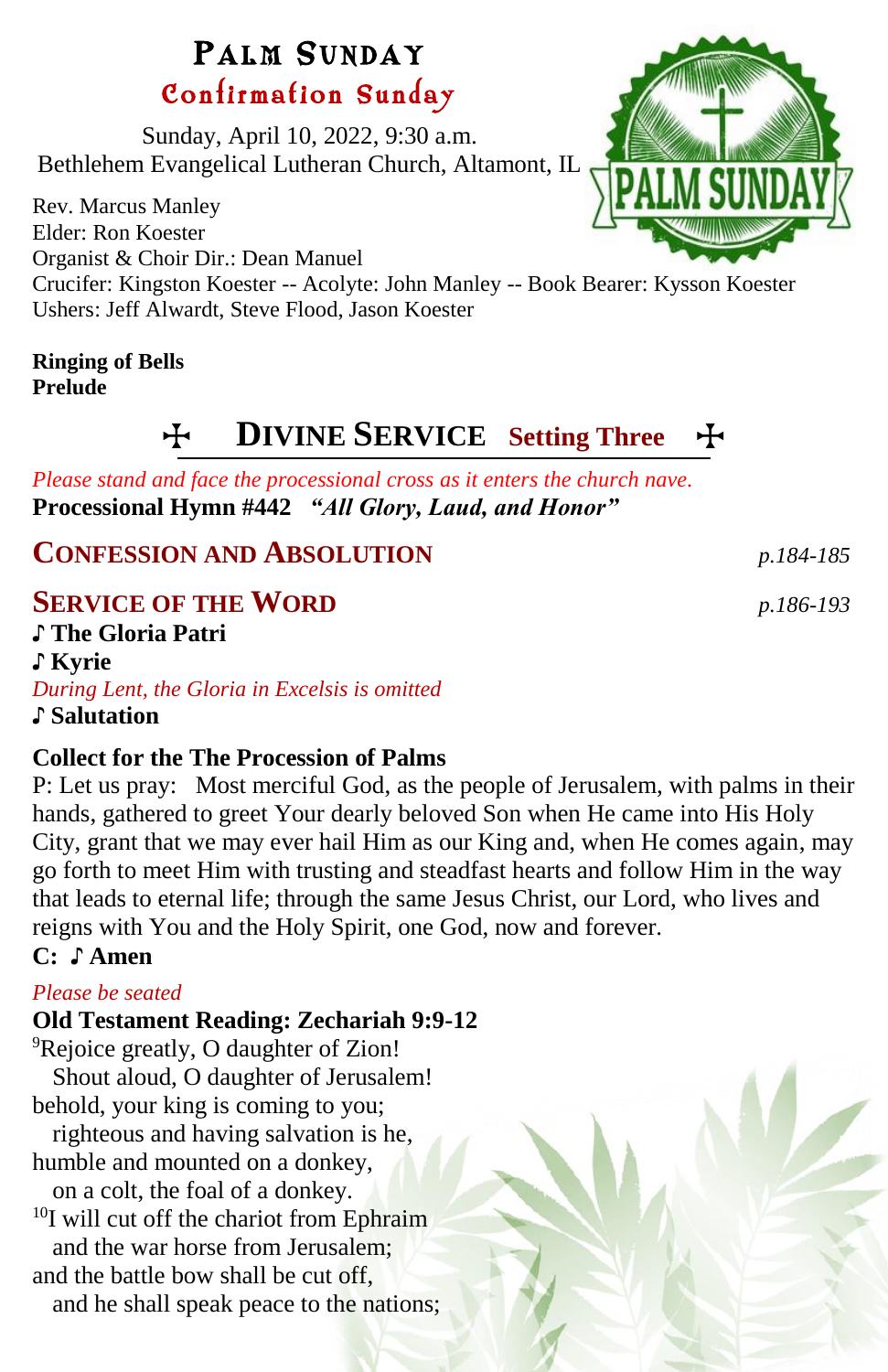his rule shall be from sea to sea,

and from the River to the ends of the earth.

 $11\text{As}$  for you also, because of the blood of my covenant with you,

I will set your prisoners free from the waterless pit.

 $12$ Return to your stronghold, O prisoners of hope;

today I declare that I will restore to you double.

P: This is the Word of the Lord.

**C: Thanks be to God.**

# **Reading: Philippians 2:5–11**

 ${}^{5}$ Have this mind among yourselves, which is yours in Christ Jesus,  ${}^{6}$ who, though he was in the form of God, did not count equality with God a thing to be grasped, <sup>7</sup>but made himself nothing, taking the form of a servant, being born in the likeness of men. <sup>8</sup>And being found in human form, he humbled himself by becoming obedient to the point of death, even death on a cross. <sup>9</sup>Therefore God has highly exalted him and bestowed on him the name that is above every name, <sup>10</sup>so that at the name of Jesus every knee should bow, in heaven and on earth and under the earth, <sup>11</sup>and every tongue confess that Jesus Christ is Lord, to the glory of God the Father.

P: This is the Word of the Lord.

**C: Thanks be to God.**

*Please stand*

*The "alleluias" are omitted during Lent.*

**Holy Gospel:** *John 12:12-19*

P: The Holy Gospel according to St. John, the twelfth chapter.

# **C:** *♪ Glory be to Thee, O Lord.*

<sup>12</sup>The next day the large crowd that had come to the feast heard that Jesus was coming to Jerusalem. <sup>13</sup>So they took branches of palm trees and went out to meet him, crying out, "Hosanna! Blessed is he who comes in the name of the Lord, even the King of Israel!" <sup>14</sup>And Jesus found a young donkey and sat on it, just as it is written,

15"Fear not, daughter of Zion;

behold, your king is coming,

sitting on a donkey's colt!"

<sup>16</sup>His disciples did not understand these things at first, but when Jesus was glorified, then they remembered that these things had been written about him and had been done to him. <sup>17</sup>The crowd that had been with him when he called Lazarus out of the tomb and raised him from the dead continued to bear witness. <sup>18</sup>The reason why the crowd went to meet him was that they heard he had done this sign. <sup>19</sup>So the Pharisees said to one another, "You see that you are gaining nothing. Look, the world has gone after him."

P: This is the Gospel of the Lord.

**C:** ♪ **Praise be to Thee, O Christ.**

# **Nicene Creed** *p. 191*

*Please be seated*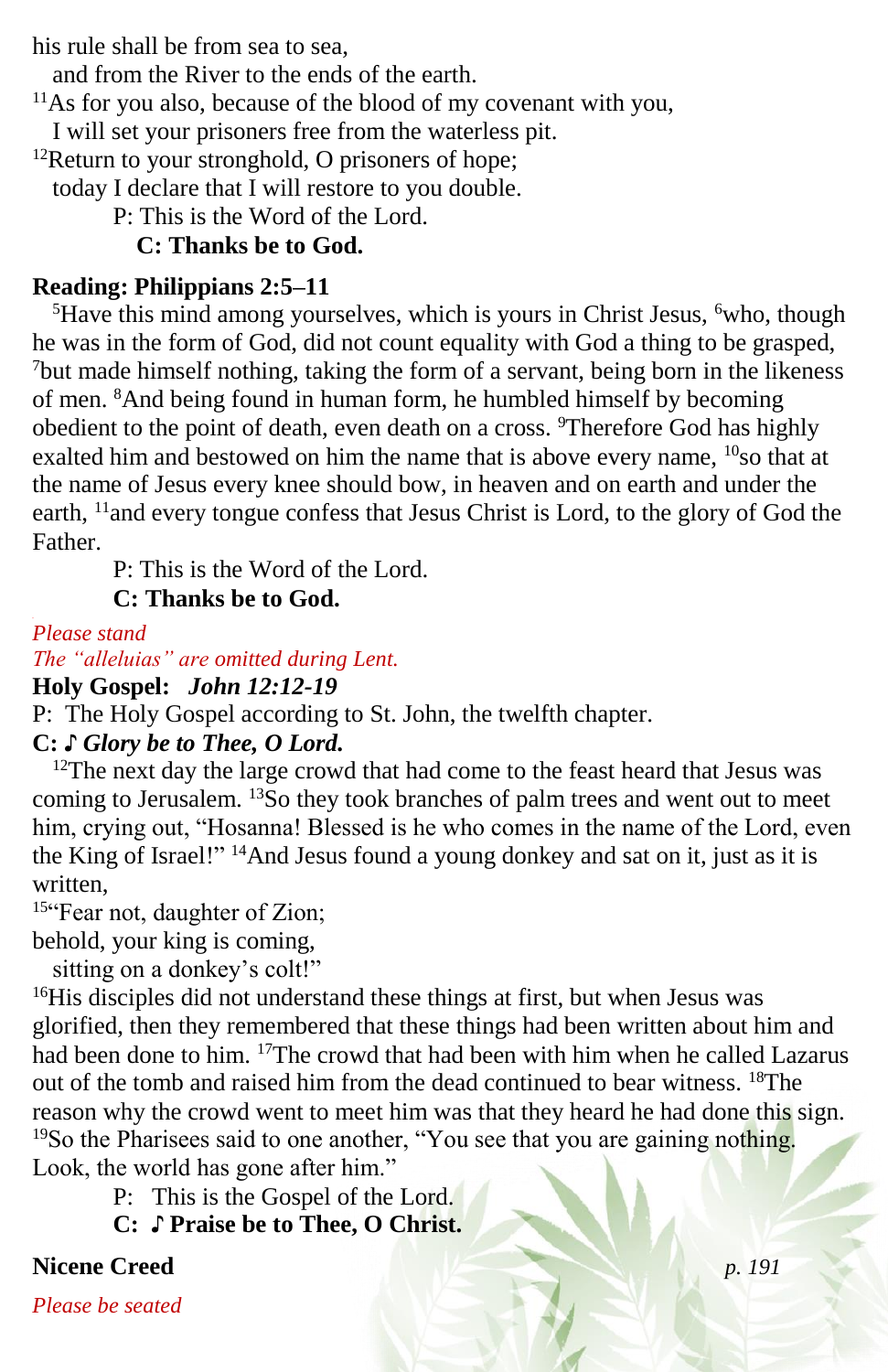#### **Hymn of the Day LSB #441** *Ride On, Ride On in Majesty*

**Sermon** Text: Phil. 2:5-11 Title: "*More Confirmation*" Theme: *You Are Confirmed Now In The Evangelical Lutheran Church, And There Is More Confirmation To Come.*

#### *Please stand*

♪ **Offertory** *p. 192-193*

*Please be seated*

#### **Offering**

*Please stand as the offering plates are brought forward during the offering hymn* **Offering Hymn #781** *We Give Thee But Thine Own v. 1 & 2*

*Please be seated*

## $\bigoplus$  **RITE OF CONFIRMATION**  $\bigoplus$  *p. 272-274*

**We welcome Dayton Tabbert, Sherena Koester, and Jacob Shewmake as confirmed members of the Holy Christian Church through their Confession of Faith in the Rite of Confirmation.**

#### **Dayton James Tabbert**

Baptized in the faith at BLC on July 8, 2007 Sponsors: Lexie Caraway and Clark Phillips; Witness: Andrew Tabbert *Do nothing from selfish ambition or conceit, but in humility count others more significant than yourselves. – Philippians 2:3*

#### **Sherena Marie Koester**

Baptized in the faith at BLC on March 13, 2022 Sponsors: Jason Koester and Michael & Kendra Walker *Let each of you look not only to his own interests, but also to the interests of others. – Philippians 2:4*

#### **Jacob Walter Shewmake**

Baptized in the faith at BLC on March 13, 2022 Sponsors: Angela Shewmake and Jason Koester *Do not be anxious about anything, but in everything by prayer and supplication with thanksgiving let your requests be made known to God. – Philippians 4:6*



fesus said. "Wheever confesses Me before nen.

I will also confess before My Father sho is in heaven.

But shower denies Me before nen.

I will also deny before My Father who is in heaven.